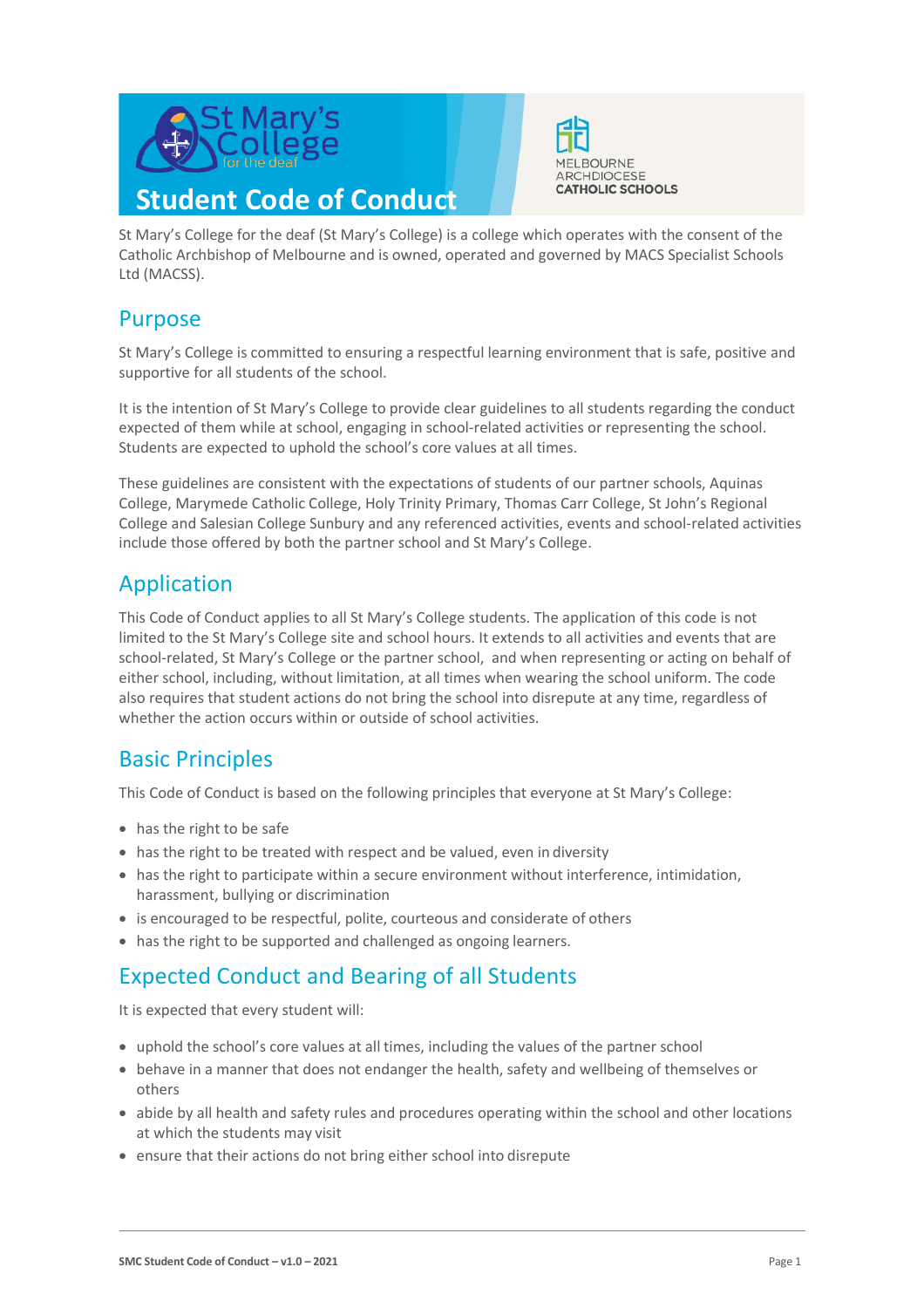- respect the authority of members of staff and observe school rules and teacher directions as required
- strictly adhere to the Student ICT Responsible Use Agreement
- be respectful and supportive of the school's beliefs and values
- behave with courtesy and consideration for others
- refrain from all forms of bullying, harassment, racial vilification and discrimination of any nature
- report any behaviour of other students that is harmful to other students, or to the teachers or school
- support other students, or seek help for other students who need assistance or are in a vulnerable situation
- refrain from behaviour which would interrupt the work of any class or hinder the learning opportunities of other students
- respect school property and the property of staff, contractors, visitors and other students
- be punctual and attend all classes
- remain in the school grounds during the school day unless otherwise approved by the principal
- complete work set by teachers promptly and to the best of their ability and to take full advantage of the educational opportunities offered at the school
- dress neatly and with due regard for health, hygiene and safety in accordance with the school's uniform requirements.

## Unacceptable Conduct

Unacceptable conduct includes, but is not limited to:

- touching, handling, pushing or otherwise physically or sexually engaging with students or others in a manner which is not appropriate and may endanger the health, safety and wellbeing of that person
- any form of physical or verbal violence (including fighting, assault or threats of violence, bullying, name calling, racial discrimination or discrimination on grounds of disability, appearance or religion)
- any form of cyber bullying or cyber abuse
- theft or misuse of property belonging to other students or the school
- sending inappropriate, offensive or explicit text messages, photos or videos
- language or conduct which is likely to offend, harass, bully or unfairly discriminate against any student, teacher, contractor or visitor
- the use of inappropriate or profane words or gestures and images
- unacceptable class attendance levels
- being uncooperative with teachers during class or school activities and generally disrupting planned activities.

## Supporting Positive Behaviour

The school's Behaviour Management Policy is based on a model of Positive Behaviour Support. This is a model that acknowledges the positive behaviour of the majority of students, and puts strategies into place to model and specifically teach expected behaviours. It targets focused support, including staged sanctions, for the minority of students that do not embrace positive behaviour.

# Breach of the Student Code of Conduct

Students who breach this code of conduct may be sanctioned by the class teacher or school principal as deemed appropriate given the nature of breach and the age of the student. Other factors may also be considered as relevant to the situation such as any impact due to hearing loss or disability.

In cases of serious and/or persistent breaches of the student code of conduct, the St Mary's College Behaviour Management Policy outlines the consequences for student misbehaviour and the management of suspension and expulsion if matters come to those extremes.